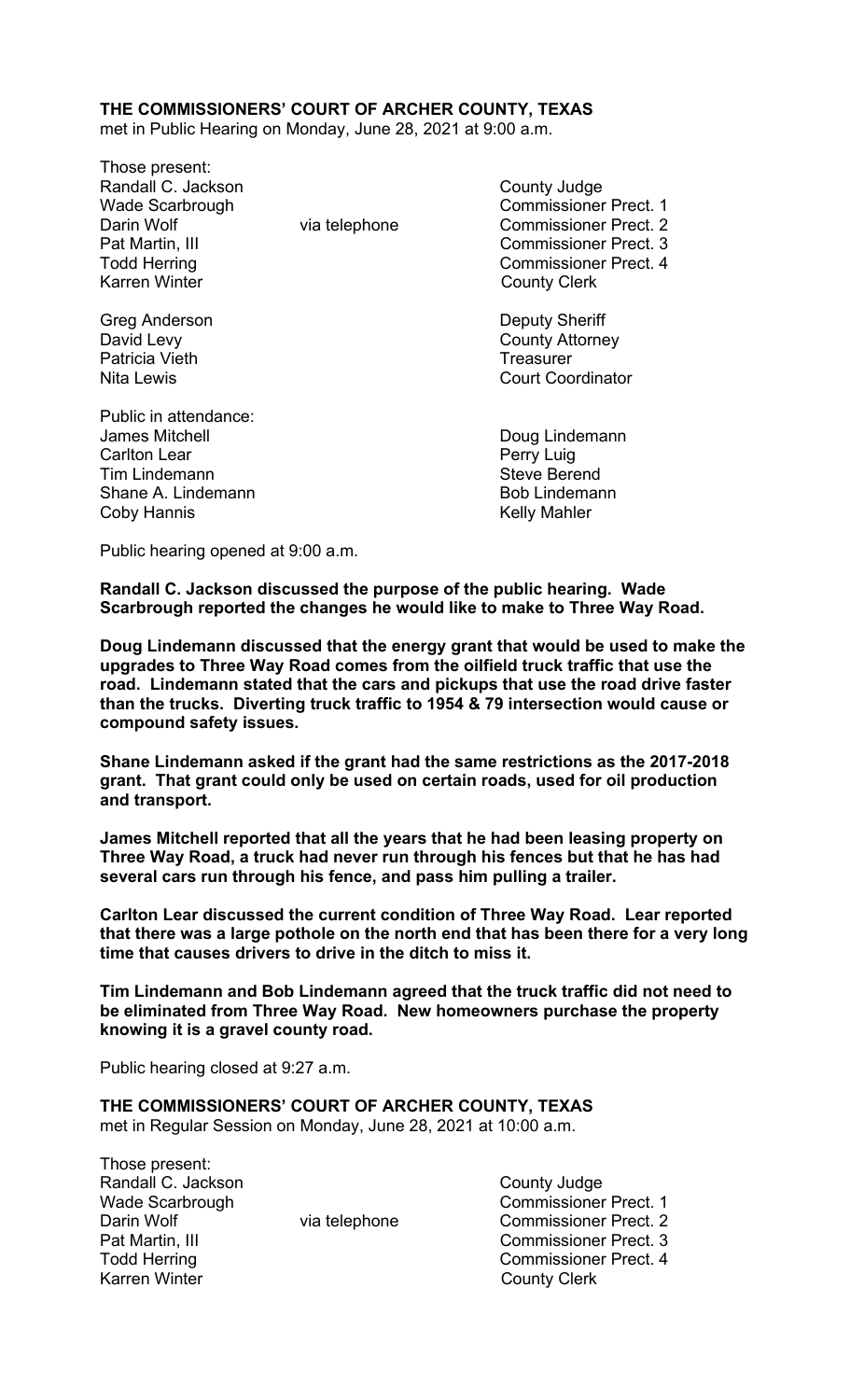David Levy **County Attorney** Paul O. Wylie, Jr. **Auditor** Patricia Vieth **Treasurer** Treasurer Jack Curd **Sheriff** Greg Anderson Deputy Sheriff

Nita Lewis **Nita Lewis** Court Coordinator

Public in attendance: Tori Phillips with Congressman Ronny Jackson's Office

#### CALL TO ORDER:

 Greeting, Roll Call and Determination of Quorum Pledge of Allegiance to the United States and Texas Flags Registration of Attendees by the County Court Clerk *The meeting was called to order by Randall C. Jackson, and a quorum was noted.* 

# *B. Approve Final Agenda.*

## **Item # 5 was struck from the Action Agenda due to no action being required.**

## **ORDER TO APPROVE FINAL AGENDA**

The motion was made by Pat Martin, III and seconded by Todd Herring to approve the Final Agenda. Voting yes 1-2-3-4-Judge

#### C. PUBLIC COMMENTS, MISCELLANEOUS REPORTS, DISCUSSIONS OR PRESENTATIONS AGENDA:

Public Comments: **Patricia Vieth announced that the Courthouse float received first prize in the Archer County Rodeo Parade.** 

**Jack Curd gave an update on the rodeo activity: one fight and one ticket issued for underage drinking. Curd reported that all his deputies and reserves were all in attendance except for one.** 

**Jack Curd reported that the jail has been at capacity. He stated that he quit taking Baylor County inmates for a few days.** 

**Todd Herring thanked Sheriff Curd for allowing the inmate crew to clean the activity building in Holliday and for cleaning ditches.** 

## D. ACTION AGENDA:

**Court took action on items #1, #2 and #8 while Commissioner Wolf was present via teleconference.** 

**1.** Discuss and/or take action on speed limit and signage for Three Way Road. **Wade Scarbrough discussed the need for a speed limit for Three Way Road. He suggested a posted speed limit of 45 mph. Todd Herring asked it the Sheriff Office could enforce the speed limit. Jack Curd advised that his office would enforce the speed limit once signs were put in place. David Levy discussed the speed limit would not take effect until the signs were installed.** 

## **ORDER TO SET SPEED LIMIT**

The motion was made by Wade Scarbrough and seconded by Pat Martin, III to set the speed limit on Three Way Road to 45 mph with signage posted. Voting yes 1-2-3-4- Judge

- **2.** Discuss and/or take action on limiting thru truck traffic on Three Way Road. **Wade Scarbrough asked for no action on limiting truck traffic. No action taken.**
- 3. Approve departmental reports.